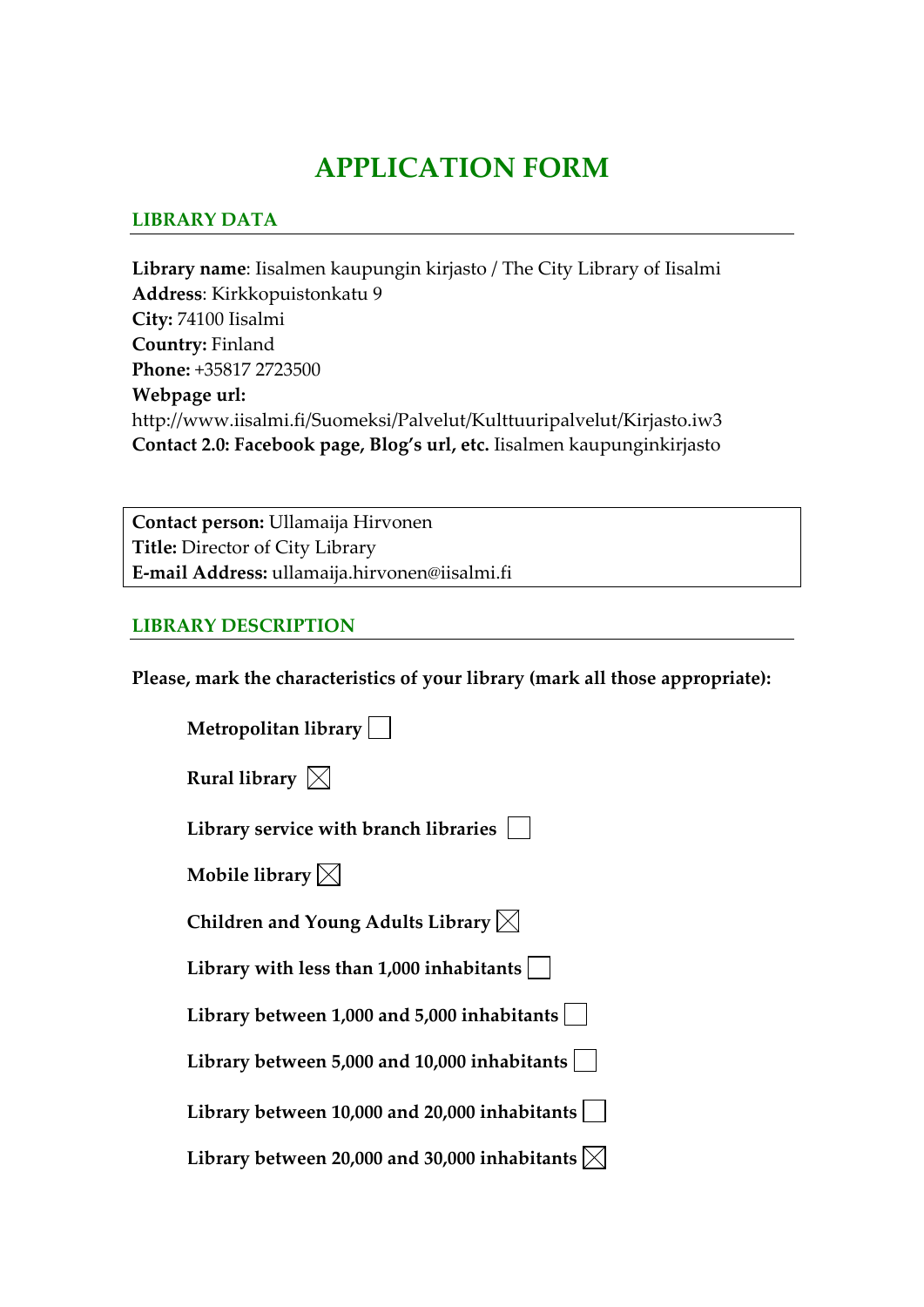| Library between 30,000 and 100,000 inhabitants $\vert \ \ \vert$      |
|-----------------------------------------------------------------------|
| Library between $100,000$ and $200,000$ inhabitants $\vert \ \ \vert$ |
| Library between 200,000 and 500,000 inhabitants $\vert \ \ \vert$     |
| Library with more than 500,000 inhabitants $\vert \ \ \vert$          |
| ,,,,,,,,,,,,,,,,                                                      |

## **MORE INFORMATION**

**Please, tell us a bit more about your library, pictures are also welcome:** 

**Short description:** Iisalmi library locates in the Cultural Center. It provides 17 free internet‐service, fairytale reading hours for children and adults, variable music and video selection and room for paper reading. Our collection is a little over 200 000 items. and lending rates 455 000 / year. Our staff consists of 15 professionals, two persons hired with employment funds and 2‐3‐ persons in practical training. The main philosophy is to make a versatile and quality collection.Iisalmi Library is part of the library network of Upper Savo. Outside the centre, citizens are served by a library van and we are going to have a new car in 2012. We have also home service to f.ex. old and handicapped persons.

**Current library programs:** 

**Please tell us about the kind of activities you would be interested in doing with your sister library:**

**It would be nice to hear and share ideas and good moments and exchange library information. Weʹd like to co‐operate with library activity of children and young people, f.ex.**